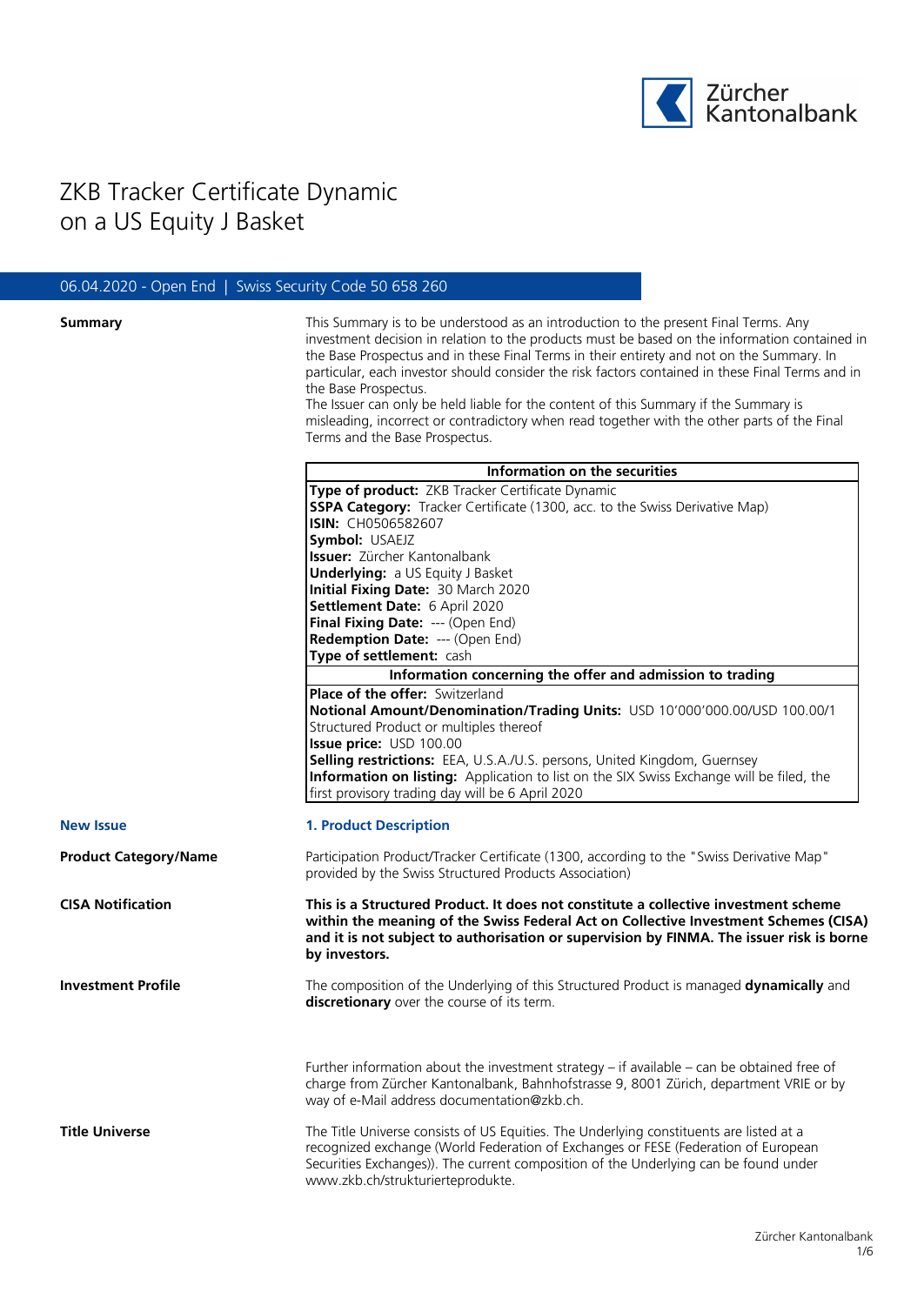| Rebalancing                                                                   | The Investment Manager rebalances the portfolio composition based on its qualified<br>evaluation of the market. The Investment Manager considers only Underlying Components<br>which provide sufficient liquidity and tradability. The Rebalancing is based on net prices of the<br>Underlying Components (average of the net prices of the Underlying Components converted<br>into the basket currency by the Issuer). The current basket composition is listed in the Annex<br>to this termsheet. |             |  |                          |  |        |
|-------------------------------------------------------------------------------|-----------------------------------------------------------------------------------------------------------------------------------------------------------------------------------------------------------------------------------------------------------------------------------------------------------------------------------------------------------------------------------------------------------------------------------------------------------------------------------------------------|-------------|--|--------------------------|--|--------|
| <b>Issuer</b>                                                                 | Zürcher Kantonalbank, Zurich                                                                                                                                                                                                                                                                                                                                                                                                                                                                        |             |  |                          |  |        |
| <b>Rating of the Issuer</b>                                                   | Standard & Poor's AAA, Moody's Aaa, Fitch AAA                                                                                                                                                                                                                                                                                                                                                                                                                                                       |             |  |                          |  |        |
| Lead Manager, Paying Agent,<br><b>Exercise Agent and Calculation</b><br>Agent | Zürcher Kantonalbank, Zurich                                                                                                                                                                                                                                                                                                                                                                                                                                                                        |             |  |                          |  |        |
| <b>Investment Manager</b>                                                     | Survista Financial Advisors AG, Zurich<br>Survista Financial Advisors AG is not subject to the prudential supervision of the FINMA and is<br>supervised by the Self-regulatory organisation (SRO) Swiss Association of Asset Managers<br>(SAAM).                                                                                                                                                                                                                                                    |             |  |                          |  |        |
| Symbol/<br><b>Swiss Security Code/ISIN</b>                                    | USAEJZ/<br>50 658 260/CH0506582607                                                                                                                                                                                                                                                                                                                                                                                                                                                                  |             |  |                          |  |        |
| <b>Notional Amount/Denomination/</b><br><b>Trading Units</b>                  | USD 10'000'000.00/USD 100.00/1 Structured Product or multiples thereof                                                                                                                                                                                                                                                                                                                                                                                                                              |             |  |                          |  |        |
| <b>Number of Structured Products</b>                                          | Up to 100'000, with the right to increase                                                                                                                                                                                                                                                                                                                                                                                                                                                           |             |  |                          |  |        |
| <b>Issue Price</b>                                                            | <b>USD 100.00</b> / 100% of Basket Value on the Initial Fixing Date                                                                                                                                                                                                                                                                                                                                                                                                                                 |             |  |                          |  |        |
| Currency                                                                      | <b>USD</b>                                                                                                                                                                                                                                                                                                                                                                                                                                                                                          |             |  |                          |  |        |
| Underlying per Initial Fixing Date                                            | Component                                                                                                                                                                                                                                                                                                                                                                                                                                                                                           | <b>ISIN</b> |  | Related *Currency Weight |  | No. of |

| Component                      | <b>ISIN</b><br>/ Bloomberg     | Related<br><b>Exchange</b> | *Currency<br>/ Initial<br><b>Fixing</b><br><b>Value</b> | Weight<br>in % | No. of<br>Shares/<br>Amount |
|--------------------------------|--------------------------------|----------------------------|---------------------------------------------------------|----------------|-----------------------------|
| Alphabet Inc                   | US02079K3059<br>/GOOGL UW      | <b>NASDAO</b>              | 1115.6000                                               |                | 10.00 0.008964              |
| Amazon.Com Inc.                | US0231351067<br>/AMZN UW       | <b>NASDAQ</b>              | 1932.5053                                               |                | 10.00 0.005175              |
| <b>Bank of America</b><br>Corp | US0605051046<br>/BAC UN        | New York Stock<br>Exchange | 21.5716                                                 |                | 10.00 0.463572              |
| <b>BlackRock Inc.</b>          | US09247X1019<br>/BLK UN        | New York Stock<br>Exchange | 443.1477                                                | 10.00          | 0.022566                    |
| <b>Electronic Arts</b>         | US2855121099<br><b>JEA UW</b>  | <b>NASDAQ</b>              | 97.6515                                                 | 10.00          | 0.102405                    |
| Estee Lauder<br>Companies Inc  | US5184391044<br>/EL UN         | New York Stock<br>Exchange | 163.2964                                                |                | 10.00 0.061238              |
| Medtronic PLC                  | IEOOBTN1Y115<br>/MDT UN        | New York Stock<br>Exchange | 91.5540                                                 |                | 10.00 0.109225              |
| Nike Inc                       | US6541061031<br><b>/NKE UN</b> | New York Stock<br>Exchange | 83.0750                                                 |                | 10.00 0.120373              |
| Philip Morris<br>International | US7181721090<br>/PM UN         | New York Stock<br>Exchange | 71.1158                                                 |                | 10.00 0.140616              |
| Visa Inc                       | US92826C8394<br>$N$ UN         | New York Stock<br>Exchange | 161.9309                                                | 10.00          | 0.061755                    |

\* Local taxes, transactions fees and foreign commissions are, if applicable, included in the Initial Fixing Value of each component and are thus borne by the holders of the Structured Product. This applies particularly, though not exclusively, when exercising rights associated with the Structured Product and/or a Rebalancing.

| USD 100.00 on Initial Fixing Date                                                                                                                      |
|--------------------------------------------------------------------------------------------------------------------------------------------------------|
| 1 ZKB Tracker Certificate Dynamic represents 1 Underlying                                                                                              |
| No dividends will be paid out. The dividend as a whole will be reinvested into the Structured<br>Product in the form of a net dividend.                |
| 30 March 2020<br>The Issuer has the right to expand the time period for the Initial Fixing if required by current<br>market conditions e.g. liquidity. |
|                                                                                                                                                        |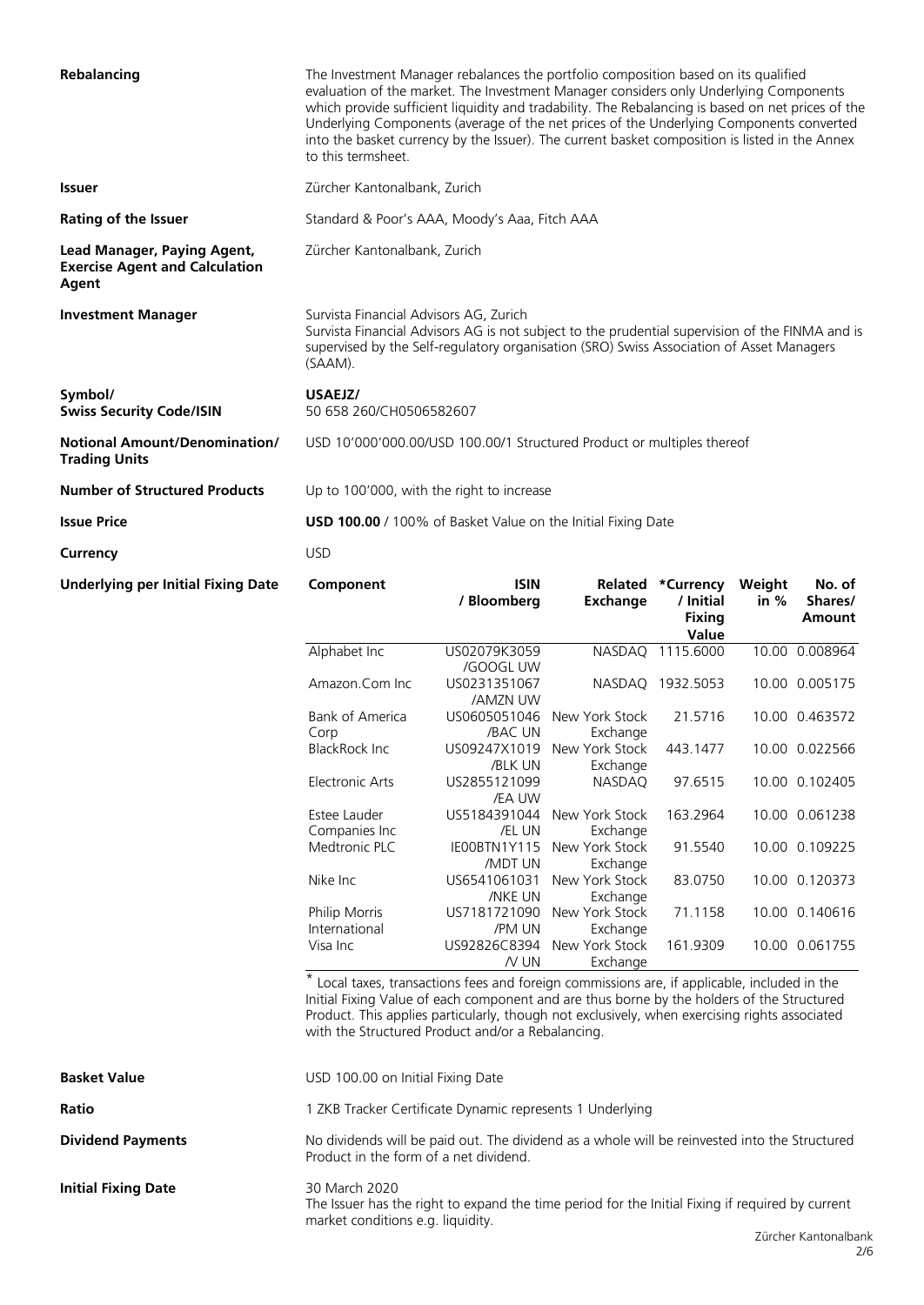| <b>Settlement Date</b>          | 6 April 2020                                                                                                                                                                                                                                                                                                                                                                                                                                                                                                                                                                                                                                                                                                                                                                                                                                                                                                                                                                                                                                                                                                                                                                                                                                                                                                   |                                  |                        |                              |  |
|---------------------------------|----------------------------------------------------------------------------------------------------------------------------------------------------------------------------------------------------------------------------------------------------------------------------------------------------------------------------------------------------------------------------------------------------------------------------------------------------------------------------------------------------------------------------------------------------------------------------------------------------------------------------------------------------------------------------------------------------------------------------------------------------------------------------------------------------------------------------------------------------------------------------------------------------------------------------------------------------------------------------------------------------------------------------------------------------------------------------------------------------------------------------------------------------------------------------------------------------------------------------------------------------------------------------------------------------------------|----------------------------------|------------------------|------------------------------|--|
| Redemption right of the Issuer  | The Issuer has the right to redeem the outstanding Structured Products quarterly on the 15th<br>day of March, June, September and December (fixing date; modified following), for the first<br>time on 15 December 2020. On the fixing date, the redemption amount is determined, which<br>is governed by the information under the section Redemption Method. The Issuer has the<br>right to expand the time period for the Final Fixing if required by current market conditions<br>e.g. liquidity. The announcement and thus the declaration of intent to exercise the<br>Redemption right is made with a notice period of 20 banking days via the official publication<br>channel of the SIX Swiss Exchange. No statement of reasons is required. The redemption will<br>be executed with a value date of 5 bank working days after the fixing date (Redemption<br>Date).                                                                                                                                                                                                                                                                                                                                                                                                                                  |                                  |                        |                              |  |
| Right to return of the Investor | In addition to the possibility of selling the Structured Products in the secondary market, the<br>investor has the right to return the product quarterly per 15th day of the months March, June,<br>September and December (fixing date; modified following) to the Issuer, for the first time on<br>15 December 2020. On the fixing date, the redemption amount is determined, which is<br>governed by the information under the section Redemption Method. The Issuer has the right<br>to expand the time period for the Final Fixing if required by current market conditions e.g.<br>liquidity. The declaration of intent to exercise the Right to return must be received no later<br>than 5 banking days before the respective fixing date (exercise date) by Zürcher Kantonalbank<br>and must be sent to the following address: by letter post to Zürcher Kantonalbank, Sales<br>Structured Products, IHHV, P.O. Box, 8010 Zürich or by email to derivate@zkb.ch. The<br>repayment will be executed with a value date of 5 bank working days after the fixing date<br>(Redemption Date).<br>Should the Structured Products of the Investor be deposited in a custodian bank, the Investor<br>needs additionally and in due time advise/inform his custodian bank according the notice of<br>redemption. |                                  |                        |                              |  |
| <b>Initial Fixing Level</b>     | 30 March 2020, Net price of the Components of the Underlying on a best effort basis.<br>Local taxes, transactions fees and foreign commissions are included in the Initial Fixing Value<br>of each component if applicable.                                                                                                                                                                                                                                                                                                                                                                                                                                                                                                                                                                                                                                                                                                                                                                                                                                                                                                                                                                                                                                                                                    |                                  |                        |                              |  |
| <b>Redemption Method</b>        | On Redemption Date, investors receive in cash for every certificate 100% of the Underlying as<br>defined on the Final Fixing Date and according to the following formula:<br><b>Ratio</b> * $\left(\sum_{i=1}^n S_{i,T} * W_{i,T}\right)$ - Fees<br>where<br>Ratio<br>$= 1$<br>= Value of the Component i of the Underlying on Final Fixing Date<br>$S_{i,T}$<br>Weighting of the Component i of the Underlying (number of Shares) on<br>$W_{i,T}$ =<br>Final Fixing Date<br>Annual Fee and Rebalancing Fees<br>Fees<br>$=$<br>Final Fixing Date<br>T.<br>$=$<br>Negative interests could be charged on any potential Cash Components (overnight reference<br>interest rate of the respective currency). This has a negative impact on the value of the<br>structured product.<br>If capital events that were unknown at the time of issue take place during the life of the ZKB<br>Tracker Certificate Dynamic, they shall be taken into account by adjusting the weighting of<br>the affected Component of the Underlying accordingly.                                                                                                                                                                                                                                                                       |                                  |                        |                              |  |
| Listing                         | Application to list on the SIX Swiss Exchange will be filed, the first provisory trading day will<br>be 6 April 2020.                                                                                                                                                                                                                                                                                                                                                                                                                                                                                                                                                                                                                                                                                                                                                                                                                                                                                                                                                                                                                                                                                                                                                                                          |                                  |                        |                              |  |
| <b>Annual Fee</b>               | 0.25% p.a. The Annual Fee will be charged based on the value of the Structured Product and<br>is pro rata temporis included in the trading price. Of the Annual Fee, the Issuer receives<br>0.25% p.a. and the Investment Manager receives 0.00% p.a. for their relevant duties.                                                                                                                                                                                                                                                                                                                                                                                                                                                                                                                                                                                                                                                                                                                                                                                                                                                                                                                                                                                                                               |                                  |                        |                              |  |
| <b>Rebalancing Fee</b>          | A Rebalancing Fee of 0.10% of the transaction value will be charged per Rebalancing.                                                                                                                                                                                                                                                                                                                                                                                                                                                                                                                                                                                                                                                                                                                                                                                                                                                                                                                                                                                                                                                                                                                                                                                                                           |                                  |                        |                              |  |
| <b>Clearing House</b>           |                                                                                                                                                                                                                                                                                                                                                                                                                                                                                                                                                                                                                                                                                                                                                                                                                                                                                                                                                                                                                                                                                                                                                                                                                                                                                                                | SIX SIS AG/Euroclear/Clearstream |                        |                              |  |
| <b>Distribution fees</b>        | No distribution fees in the form of a discount on issue price, reimbursement of a part of the<br>issue price or other one-off and/or periodic charges are paid out to one or several distribution<br>partners of this Structured Product.                                                                                                                                                                                                                                                                                                                                                                                                                                                                                                                                                                                                                                                                                                                                                                                                                                                                                                                                                                                                                                                                      |                                  |                        |                              |  |
| Sales: 044 293 66 65            | SIX Telekurs: .zkb<br>Internet:                                                                                                                                                                                                                                                                                                                                                                                                                                                                                                                                                                                                                                                                                                                                                                                                                                                                                                                                                                                                                                                                                                                                                                                                                                                                                | www.zkb.ch/finanzinformationen   | Reuters:<br>Bloomberg: | ZKBSTRUCT<br>$ZKBY <$ go $>$ |  |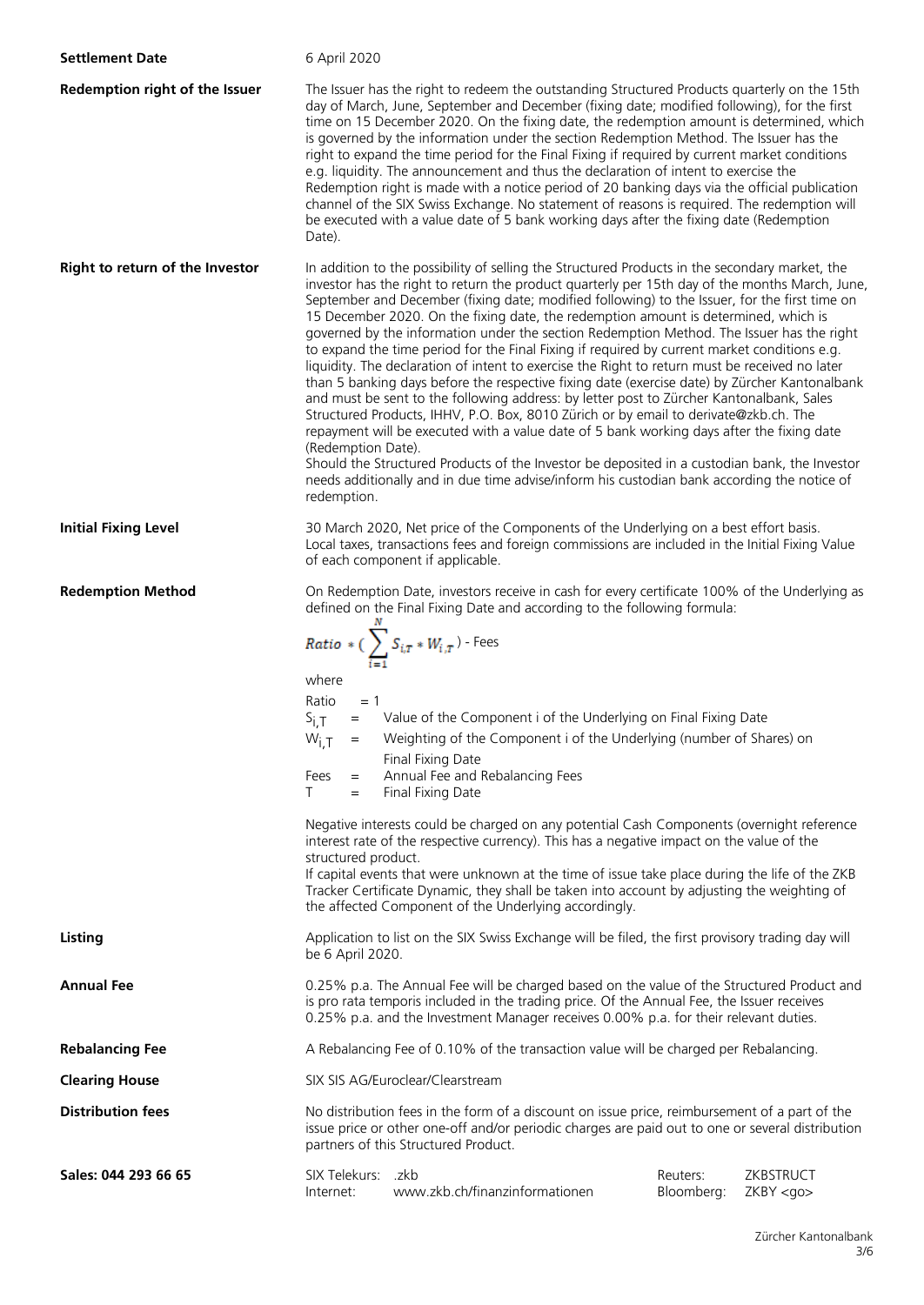| <b>Key Elements of the Product</b>   | In terms of value, buying a ZKB Tracker Certificate Dynamic is equivalent to buying the<br>Underlying less any Fees. A single, low-cost transaction gives investors the opportunity to<br>participate fully in the performance of the Underlying. Dividend Payments of underlying<br>components in the basket are paid out to the investor by means of Dividend reinvestment in<br>the Underlying. Redemption is based on the weighted value of Underlying components on the<br>Fixing Date.                                                                                                                                                                                                                                                                                                                                                                                                                                                                                                                                                                                                                                                                                                                                                                                                                                                                                                                                                                                                                                                                                                                                                                                                                                                                                                                                                                                                                                                                                                                                                                                                                                                                                                                                                                                                                                                                                                                                                                                                                                                                                                                                                                                                                                                                                                                                                                                                                                                                                                                                                                                                                                                                               |
|--------------------------------------|----------------------------------------------------------------------------------------------------------------------------------------------------------------------------------------------------------------------------------------------------------------------------------------------------------------------------------------------------------------------------------------------------------------------------------------------------------------------------------------------------------------------------------------------------------------------------------------------------------------------------------------------------------------------------------------------------------------------------------------------------------------------------------------------------------------------------------------------------------------------------------------------------------------------------------------------------------------------------------------------------------------------------------------------------------------------------------------------------------------------------------------------------------------------------------------------------------------------------------------------------------------------------------------------------------------------------------------------------------------------------------------------------------------------------------------------------------------------------------------------------------------------------------------------------------------------------------------------------------------------------------------------------------------------------------------------------------------------------------------------------------------------------------------------------------------------------------------------------------------------------------------------------------------------------------------------------------------------------------------------------------------------------------------------------------------------------------------------------------------------------------------------------------------------------------------------------------------------------------------------------------------------------------------------------------------------------------------------------------------------------------------------------------------------------------------------------------------------------------------------------------------------------------------------------------------------------------------------------------------------------------------------------------------------------------------------------------------------------------------------------------------------------------------------------------------------------------------------------------------------------------------------------------------------------------------------------------------------------------------------------------------------------------------------------------------------------------------------------------------------------------------------------------------------------|
| <b>Taxes</b>                         | The Issuer reports the taxable factors (change to previous year's value) divided in the<br>components income and capital gain to the Swiss Federal Tax Administration on 31 October<br>each year. The income part is subject to Swiss income tax for private investors with Swiss tax<br>domicile as per reporting date. The capital gain part is not subject to Swiss income tax.<br>The product is not subject to Swiss withholding tax. The Federal securities transfer stamp tax is<br>not levied on secondary market transactions. This product may be subject to additional<br>withholding taxes or duties, such as related to FATCA, Sect. 871(m) U.S. Tax Code or foreign<br>financial transaction taxes. Any payments due under this product are net of such taxes or<br>duties.<br>The information above is a summary only of the Issuer's understanding of current law and<br>practice in Switzerland relating to the taxation of Structured Products. The relevant tax law<br>and practice may change. The Issuer does not assume any liability in connection with the<br>above information. The tax information only provides a general overview and can not<br>substitute the personal tax advice to the investor.                                                                                                                                                                                                                                                                                                                                                                                                                                                                                                                                                                                                                                                                                                                                                                                                                                                                                                                                                                                                                                                                                                                                                                                                                                                                                                                                                                                                                                                                                                                                                                                                                                                                                                                                                                                                                                                                                                                                           |
| <b>Documentation</b>                 | This document is a non-binding English translation of the Final Terms (Endgültige<br>Bedingungen) published in German and constituting the Final Terms in accordance with article<br>45 of the Federal Act on Financial Services (FinSA). The English language translation is<br>provided for convenience only.<br>The binding German version of these Final Terms supplements the Base Prospectus approved<br>by the SIX Swiss Exchange and published in German by the Issuer on 16 November 2020.<br>These Final Terms constitute a Simplified prospectus pursuant to article 5 para. 2 CISA in the<br>version dated 1 March 2013. Together with the Base Prospectus (and together with any<br>supplements) these Final Terms form the product documentation for this issue.<br>If this Product was the first time issued under the Base Prospectus of 16 November 2020,<br>these Final Terms must be read in conjunction with the General Terms of the Securities<br>(Allgemeine Bedingungen der Derivate), the Additional Terms and the Information on the<br>Underlyings in the Base Prospectus of 16 November 2020. If this Product has been issued prior<br>to the date of the Base Prospectus of 16 November 2020, these Final Terms shall be read in<br>conjunction with the Base Prospectus of 16 November 2020 and together with the Existing<br>Terms of the Products from the version of the Issuance Programme or Base Prospectus in force<br>at the time of issuance that has been incorporated by reference in this Base Prospectus.<br>The Base Prospectus of the Issuer dated 16 November 2020 will cease to be valid on 16<br>November 2021. From and including this date, these Final Terms must be read together with<br>the latest valid version of the Base Prospectus of the Issuer (including the information<br>incorporated by reference into the latest valid version of the Base Prospectus from the Base<br>Prospectus under which the Products the first time were issued), which follows the Base<br>Prospectus of 16 November 2020.<br>Except as otherwise defined in these Final Terms, the terms used in these Final Terms have the<br>meaning given to them in the Base Prospectus. In case of discrepancies between information<br>or the provisions in these Final Terms and those in the Base Prospectus, the information and<br>provisions in these Final Terms shall prevail. In the event of a listing of the products, the<br>product documentation will be adapted, if and to the extent necessary, in accordance with<br>the requirements of the relevant exchange. The present products will be issued in the form of<br>uncertificated securities (Wertrechte) and registered as book-entry securities (Bucheffekten)<br>with SIX SIS AG. Investors have no right to require the issuance of any certificates or any proof<br>of evidence for the products.<br>These Final Terms and the Base Prospectus can be ordered free of charge at Zürcher<br>Kantonalbank, Bahnhofstrasse 9, 8001 Zurich, dept. VRIE or by e-mail at<br>documentation@zkb.ch. They are also available on<br>https://www.zkb.ch/finanzinformationen. |
| <b>Information on the Underlying</b> | Information on the performance of the Underlying/a component of the Underlying is publicly<br>available on www.bloomberg.com. Current annual reports are published on the website of<br>the respective business entity. The transfer of the Underlying/a component of the Underlying<br>is conducted in accordance with their respective statutes.                                                                                                                                                                                                                                                                                                                                                                                                                                                                                                                                                                                                                                                                                                                                                                                                                                                                                                                                                                                                                                                                                                                                                                                                                                                                                                                                                                                                                                                                                                                                                                                                                                                                                                                                                                                                                                                                                                                                                                                                                                                                                                                                                                                                                                                                                                                                                                                                                                                                                                                                                                                                                                                                                                                                                                                                                         |
| <b>Notices</b>                       | Any notice by the Issuer in connection with these Structured Products, in particular any notice<br>in connection with modifications of the terms and conditions will be validly published on the<br>website https://www.zkb.ch/finanzinformationen under the relevant Structured Product. The<br>Swiss security code search button will lead you directly to the relevant Structured Product. The<br>notices will be published in accordance with the rules issued by SIX Swiss Exchange for IBL<br>(Internet Based Listing) on the website<br>https://www.six-exchange-regulation.com/en/home/publications/official-notices.html                                                                                                                                                                                                                                                                                                                                                                                                                                                                                                                                                                                                                                                                                                                                                                                                                                                                                                                                                                                                                                                                                                                                                                                                                                                                                                                                                                                                                                                                                                                                                                                                                                                                                                                                                                                                                                                                                                                                                                                                                                                                                                                                                                                                                                                                                                                                                                                                                                                                                                                                          |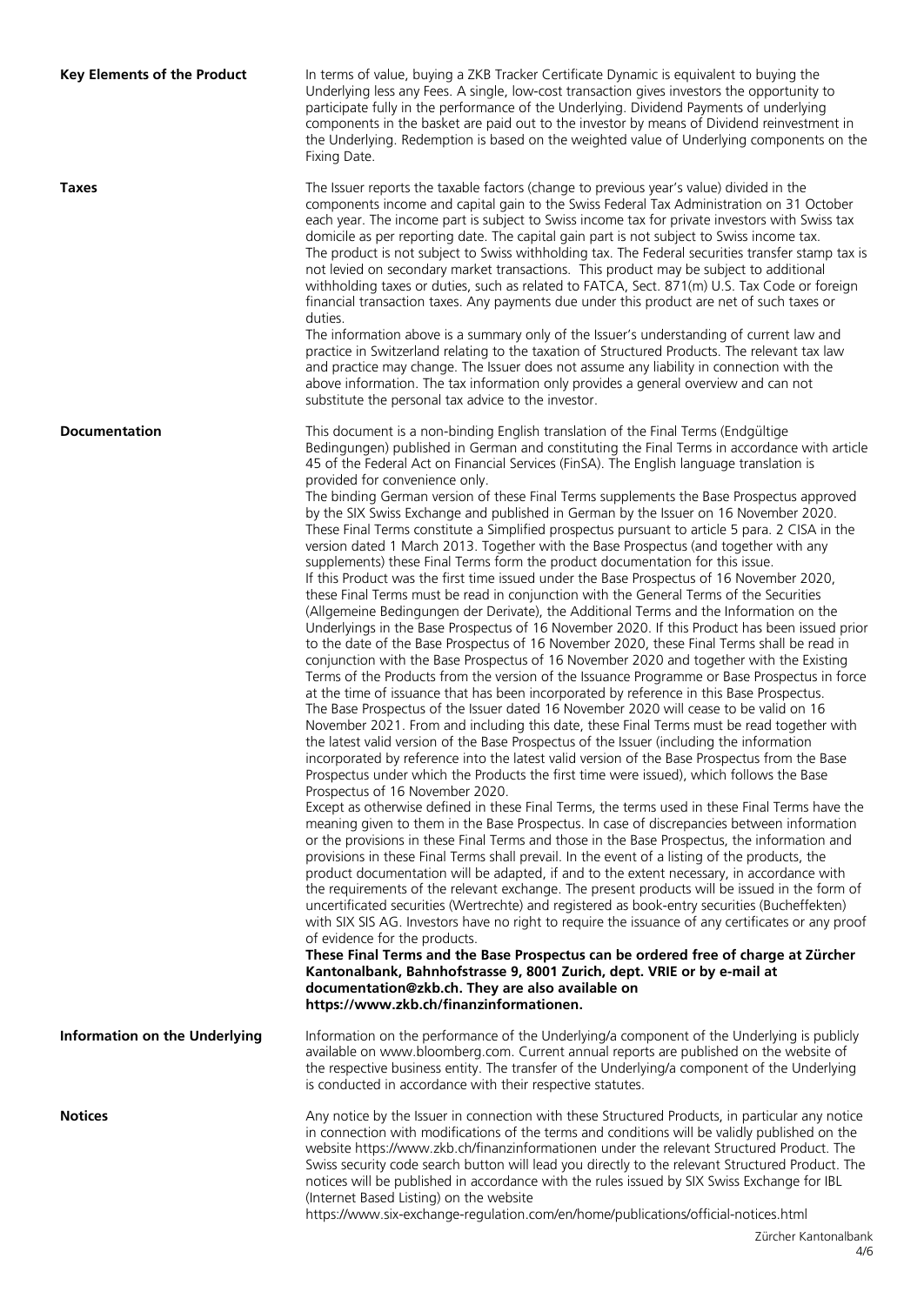## **2. Profit and Loss Expectations after Year 1**

**Profit and Loss Expectations after Year 1**

|  | ZKB Tracker Certificate Dynamic |  |
|--|---------------------------------|--|
|--|---------------------------------|--|

| <b>Basket</b> |            | Redemption                     |                              |
|---------------|------------|--------------------------------|------------------------------|
| Value         | Percent    | <b>ZKB Tracker Certificate</b> | Performance %                |
|               |            | <b>Dynamic</b>                 |                              |
| USD 40.00     | $-60.00\%$ | <b>USD 39.90</b>               | $-60.10%$                    |
| USD 60.00     | $-40.00\%$ | <b>USD 59.85</b>               | $-40.15%$                    |
| USD 80.00     | $-20.00\%$ | USD 79.80                      | $-20.20%$                    |
| USD 100.00    | $+0.00\%$  | <b>USD 99.75</b>               | $-0.25%$                     |
| USD 120.00    | $+20.00\%$ | USD 119.70                     | 19.70%                       |
| USD 140.00    | +40.00%    | USD 139.65                     | 39.65%                       |
| USD 160.00    | $+60.00\%$ | USD 159.60                     | 59.60%                       |
|               |            |                                | Course: Zürcher Kantonalbank |

Source: Zürcher Kantonalbank

The performance of the ZKB Tracker Certificate Dynamic is analog to the performance of the Underlying less any Fees. Rebalancing Fees are not included in the table above.

The figures in the table above are valid after Year 1 only and cannot be considered as a price indication for the present Structured Product during its lifetime. The price quoted in the secondary market can differ substantially from the table above.

### **3. Material Risks for Investors**

**Credit Risk Relating to Issuer** Obligations under these Structured Products constitute direct, unconditional and unsecured obligations of the Issuer and rank pari passu with other direct, unconditional and unsecured obligations of the Issuer. The value of the Structured Product does not only depend on the performance of the Underlying and other developments in the financial markets, but also on the solvency of the Issuer, which may change during the term of this Structured Product.

**Specific Product Risks** Structured Products are complex financial instruments, which entail considerable risks and, accordingly, are only suitable for investors who have the requisite knowledge and experience and understand thoroughly the risks connected with an investment in these structured products and are capable of bearing the economic risks. ZKB Tracker Certificate Dynamic is an investment product whose price fluctuates to the same degree as the Underlying less any Fees. Depending on price trends, the price of a ZKB Tracker

Certificate Dynamic could fall below the Issue Price. The risk profile of the ZKB Tracker Certificate Dynamic corresponds to that of the Underlying. The ZKB Tracker Certificate Dynamic is denominated in USD. If the investor's reference currency differs from the USD, the investor bears the risk between the USD and his reference currency.

#### **4. Additional Terms**

**Modifications If an extraordinary event as described in Section IV of the Issuance Programme occurs in** relation to the Underlying/a component of the Underlying or if any other extraordinary event occurs, which makes it impossible or particularly cumbersome for the Issuer, to fulfill its obligations under the Structured Products or to calculate the value of the Structured Products, the Issuer shall at its own discretion take all the necessary actions and, if necessary may modify the terms and conditions of these Structured Products at its own discretion in such way, that the economic value of the Structured Products after occurrence of the extraordinary event corresponds, to the extent possible, to the economic value of the Structured Products prior to the occurrence of the extraordinary event. Specific modification rules for certain types of Underlyings stated in Section IV of the Issuance Programme shall prevail. If the Issuer determines, for whatever reason, that an adequate modification is not possible, the Issuer has the right to redeem the Structured Products early.

of FINMA, Laupenstrasse 27, CH-3003 Bern, https://www.finma.ch.

**Market Disruptions Compare specific provisions in the Issuance Programme.** 

**Selling Restrictions** EEA, U.S.A./U.S. persons, United Kingdom, Guernsey

**Prudential Supervision** As a bank within the meaning of the Swiss Federal Act on Banks and Savings Banks (BankG; SR 952.0) and a securities firm within the meaning of the Swiss Federal Act on Financial Institutions (FinIAG; SR 954.1), Zürcher Kantonalbank is subject to the prudential supervision

**Recording of Telephone Conversations**

Investors are reminded that telephone conversations with trading or sales units of Zürcher Kantonalbank are recorded. Investors, engaging in telephone conversations with these units provide their tacit consent to the recording of their conversations.